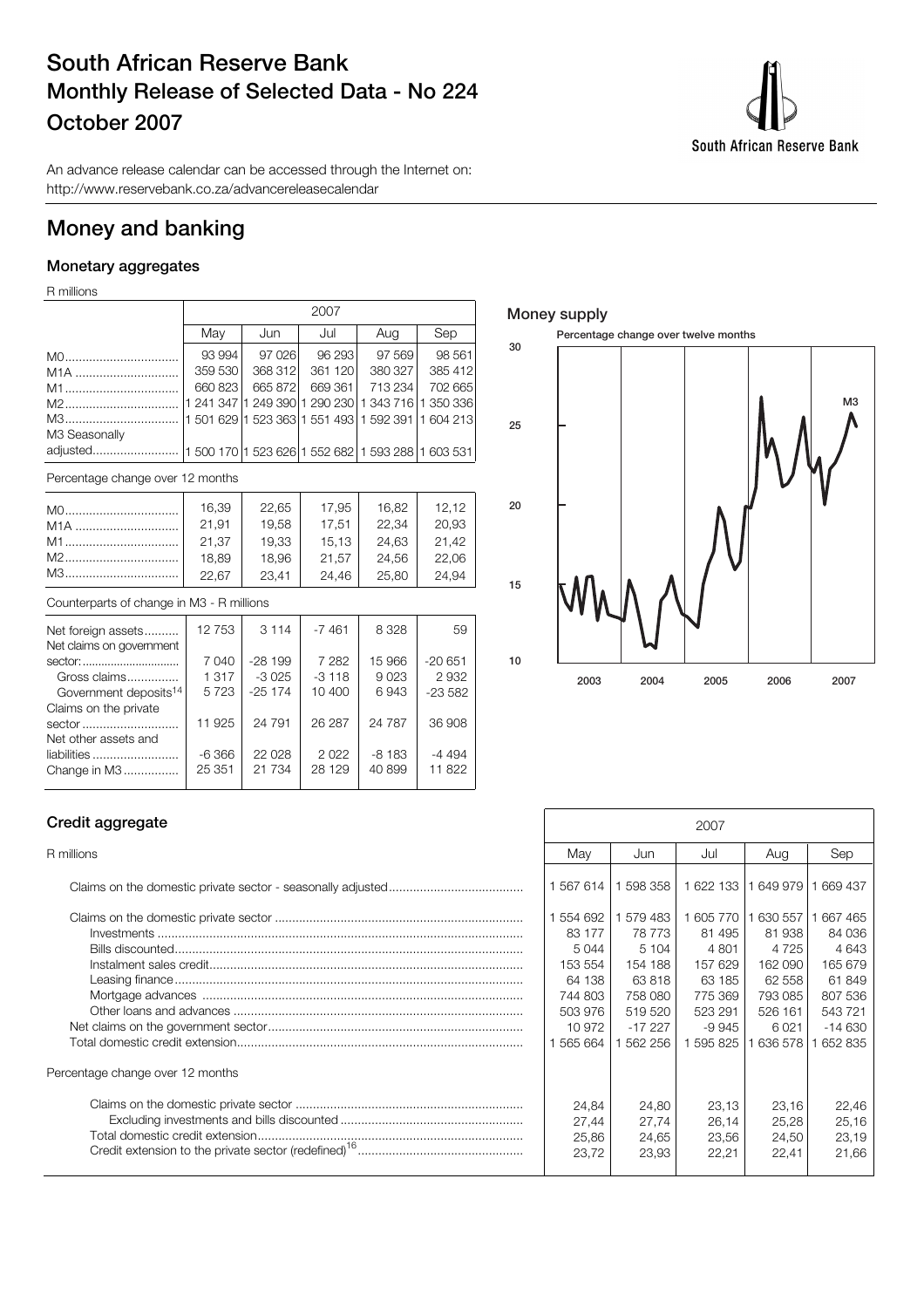# **Money and banking (continued)**

|                                                                                      |           |             | 2007      |           |           |
|--------------------------------------------------------------------------------------|-----------|-------------|-----------|-----------|-----------|
| Banks and mutual banks (R millions)                                                  | Apr       | May         | Jun       | Jul       | Aug       |
|                                                                                      |           |             |           |           |           |
|                                                                                      | 1 583 782 | 1 602 592   | 1 645 211 | 1 659 340 | 1 691 501 |
|                                                                                      | 59 405    | 56 503      | 57 066    | 58 693    | 60 899    |
|                                                                                      | 1 643 186 | 1 659 095   | 1 702 277 | 1 718 033 | 1752400   |
|                                                                                      | 61 718    | 59 7 9 2    | 54 103    | 79 0 25   | 71 149    |
|                                                                                      | 1812853   | 1827390     | 1885733   | 1 940 629 | 1974 448  |
|                                                                                      | 169 072   | 172 178     | 170 782   | 175 144   | 177 988   |
|                                                                                      | 34 315    | 35 051      | 37 456    | 37 325    | 37 495    |
|                                                                                      | 36 544    | 37 487      | 37 532    | 36 715    | 40 760    |
|                                                                                      | 56        | 31          | 35        | 37        | 37        |
|                                                                                      | 10411     | 11 208      | 10 213    | 11 161    | 10898     |
|                                                                                      | 1 434 353 | 1 446 776   | 1 475 895 | 1 499 736 | 1 524 045 |
|                                                                                      | 1860870   | 1874 172    | 1926727   | 1986 475  | 2016981   |
|                                                                                      | 33 043    | 35 930      | 33 457    | 34 157    | 39 4 24   |
|                                                                                      | 30 737    | 29 150      | 29 113    | 26 201    | 26 360    |
|                                                                                      | 245 954   | 243 319     | 263 654   | 261 968   | 268 885   |
|                                                                                      | 392       | 306         | 368       | 348       | 321       |
|                                                                                      | 2 0 6 5   | 1753        | 2 0 6 0   | 1 379     | 1 0 2 8   |
| Total assets (utilised acceptance facilities buy-back agreements and foreign finance |           |             |           |           |           |
|                                                                                      | 2 206 262 | 2 2 2 1 6 8 | 2 308 957 | 2 362 006 | 2 404 779 |
|                                                                                      | 92 139    | 93 355      | 95 972    | 98 141    | 100 033   |
|                                                                                      | 100 867   | 101 080     | 100 916   | 104 430   | 110 535   |
|                                                                                      | 11 560    | 13 148      | 12 458    | 12 4 20   | 12 452    |
| Land Bank (R millions)                                                               |           |             |           |           |           |
|                                                                                      | 10882     | 11 046      | 11 104    | 11 306    | 11 198    |
|                                                                                      | 17 370    | 17 492      | 17 503    | 17668     | 17 576    |

# **International economic data** 2007

|                                                                                                      |          |          | ZUUT.    |          |             |
|------------------------------------------------------------------------------------------------------|----------|----------|----------|----------|-------------|
| Changes in gold and other foreign reserves (R millions)                                              | May      | Jun      | Jul      | Aug      | Sep         |
|                                                                                                      | 7412     | 1459     | 8 1 8 2  | 4 8 9 4  | $-3198$     |
|                                                                                                      | 151      | $-58$    | 53       | 114      | $-2379$     |
|                                                                                                      | 6790     | 3 0 0 2  | 6 1 4 9  | 3 3 7 1  | 3 2 0 4     |
| Gross reserves of the SA Reserve Bank and open position in foreign<br>currency (US\$m)               |          |          |          |          |             |
|                                                                                                      | 27855    | 28 279   | 29 334   | 29 836   | 30 523      |
|                                                                                                      | 25 483   | 25 941   | 26 965   | 27 449   | 28 4 22     |
| Net average daily turnover on the SA foreign-exchange market (US\$m)                                 |          |          |          |          |             |
|                                                                                                      | 2943     | 3487     | 3 2 6 2  | 2899     | 2 3 8 1     |
|                                                                                                      | 854      | 1 1 3 6  | 1 2 0 5  | 935      | 1 0 0 4     |
|                                                                                                      | 8 2 8 1  | 9 390    | 9429     | 9 7 8 0  | 9598        |
|                                                                                                      | 3 3 4 8  | 3653     | 3822     | 3789     | 4 196       |
|                                                                                                      | 15 4 25  | 17 666   | 17718    | 17 403   | 17 178      |
| Exchange rates (averages)                                                                            |          |          |          |          |             |
| Effective exchange rate against the most important currencies (lndex: $2000=100$ ) <sup>18</sup>     | 79,53    | 78,20    | 79,16    | 76,49    | 76,68       |
| Real effective exchange rate against the most important currencies (Index: 2000=100) <sup>3 18</sup> | 104,44   | 104.71   | 107.21   | 104.51   | $\cdots$    |
|                                                                                                      | 7.0187   | 7.1718   | 6.9730   | 7.2334   | 7.1282      |
|                                                                                                      | 13,9229  | 14,2416  | 14,1833  | 14,5250  | 14,3767     |
|                                                                                                      | 9,4851   | 9,6203   | 9,5671   | 9,8473   | 9,8950      |
|                                                                                                      | 0,0581   | 0,0585   | 0.0574   | 0.0620   | 0,0620      |
| Average daily fixing price of gold per fine ounce                                                    |          |          |          |          |             |
|                                                                                                      | 4 672.12 | 4 680,92 | 4 624.46 | 4 791.73 | 5 0 3 9.5 3 |
|                                                                                                      | 667.44   | 655.60   | 665.28   | 664,50   | 711,42      |
|                                                                                                      |          |          |          |          |             |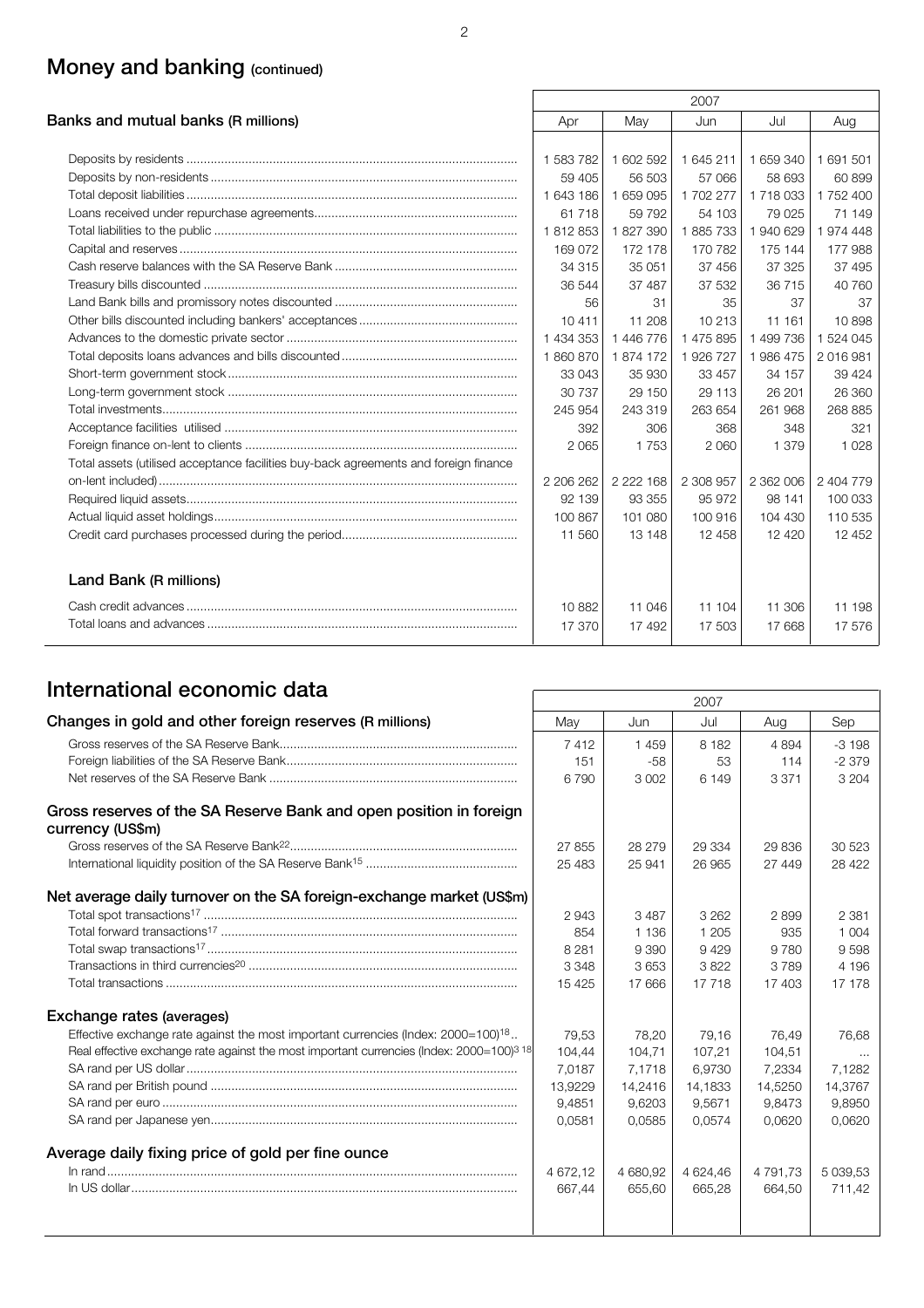# **Capital market** 2007

|                                          | ZUU 1     |           |                                  |           |                                                                             |                       |
|------------------------------------------|-----------|-----------|----------------------------------|-----------|-----------------------------------------------------------------------------|-----------------------|
|                                          | Apr       | May       | Jun                              | Jul       | Aug                                                                         | Sep                   |
| Share market <sup>4</sup>                |           |           |                                  |           |                                                                             |                       |
|                                          | 180 042   | 247 849   | 256 707                          | 266 166   | 283 022                                                                     | 241 415               |
|                                          | 4 3 7 3   | 6084      | 6 2 4 6                          | 6 1 5 5   | 6532                                                                        | 5 5 5 6               |
|                                          | 329       | 335       | 339                              | 341       | 318                                                                         | 340                   |
|                                          | 2,3       | 2,2       | 2,1                              | 2,3       | 2,5                                                                         | 2,4                   |
| Non-resident transactions (R millions)   |           |           |                                  |           |                                                                             |                       |
|                                          | 4 7 8 4   | 10 125    | 9 1 3 3                          | 9 3 2 4   | 10720                                                                       | $-1147$               |
|                                          | 5 2 9 3   | $-2298$   | 901                              | $-9050$   | 20 576                                                                      | 1 197                 |
|                                          | 10 077    | 7827      | 10 035                           | 274       | 31 296                                                                      | 51                    |
| <b>Fixed-interest securities market</b>  |           |           |                                  |           |                                                                             |                       |
|                                          | 2 1 9 9   | 1 7 1 4   | 1 0 3 2                          | 2039      | 2645                                                                        | $\cdots$              |
|                                          | 855 264   | 1 113 885 | 1 239 324                        | 1 393 002 | 1 373 842                                                                   | 1074678               |
|                                          | 1 027 135 | 1 345 481 | 1 460 002                        | 1619362   | 1 580 154                                                                   | 1 208 335             |
|                                          | 19 182    | 27 406    | 32 361                           | 29 29 2   | 31 4 26                                                                     | 22 449                |
|                                          | 7,6       | 7.6       | 8.1                              | 8,3       | 8.4                                                                         | 8,4                   |
| Derivative market - futures <sup>4</sup> |           |           |                                  |           |                                                                             |                       |
|                                          | 60 076    | 80 253    | 105 109                          | 86 388    | 89 265                                                                      | 100 626               |
|                                          | 9 310 535 |           | 12 751 427 48 183 187 14 318 725 |           |                                                                             | 14 573 288 62 837 327 |
|                                          | 168 278   | 275 872   | 653 278                          | 302 668   | 379 607                                                                     | 650 430               |
|                                          |           |           |                                  |           | 21 958 400   24 613 017   26 280 241   28 314 983   30 572 406   28 468 602 |                       |

# **National government finance**

| Statement of national revenue, expenditure and borrowing                            | Apr       | May      | Jun      | Jul       | Aug     | Sep             |
|-------------------------------------------------------------------------------------|-----------|----------|----------|-----------|---------|-----------------|
|                                                                                     | 25 749    | 34 632   | 60 522   | 32 230    | 41 595  | 59 G            |
|                                                                                     | 39 710    | 43 590   | 42 996   | 45 117    | 46 495  | 414             |
|                                                                                     | $-13.961$ | -8 958   | 17 526   | $-12887$  | $-4900$ | 17 <sup>c</sup> |
|                                                                                     |           | -679     | $-10$    |           |         | -3              |
| <i>Plus:</i> Cost/profit on revaluation of foreign debt at redemption <sup>19</sup> | -59       | -1 386   | -25      | 466       | -8      |                 |
|                                                                                     |           |          | 541      | 1 0 3 4   |         |                 |
|                                                                                     | $-14021$  | $-11023$ | 18 031   | $-11.386$ | $-4908$ | 176             |
| National government financing of net borrowing requirement                          |           |          |          |           |         |                 |
|                                                                                     | 1 043     | 1 653    | $-161$   | 2051      | 4 9 5 4 | $-36$           |
|                                                                                     | 829       | 3 142    | 2 2 5 4  | 1 378     | 2 2 6 6 | 24              |
|                                                                                     | $-164$    | -132     | 922      | $-4044$   | -23     | 2               |
|                                                                                     | -93       | $-13$    | $-31$    | $-34$     | $-62$   |                 |
|                                                                                     | 11 406    | 6.372    | $-21016$ | 12 036    | $-2227$ | -166            |
|                                                                                     | 14 0 21   | 11 023   | $-18031$ | 11 386    | 4 908   | $-176$          |
|                                                                                     |           |          |          |           |         |                 |

|      | 2007     |          |          |           |         |          |  |  |  |  |  |  |
|------|----------|----------|----------|-----------|---------|----------|--|--|--|--|--|--|
| ١g   | Apr      | May      |          | Jul       | Aug     | Sep      |  |  |  |  |  |  |
| .    | 25 749   | 34 632   | 60 522   | 32 230    | 41 595  | 59 383   |  |  |  |  |  |  |
| .    | 39 710   | 43 590   | 42 996   | 45 117    | 46 495  | 41 431   |  |  |  |  |  |  |
| .    | $-13961$ | $-8958$  | 17 526   | $-12887$  | $-4900$ | 17 952   |  |  |  |  |  |  |
| .    | $-1$     | $-679$   | $-10$    | Ω         | 0       | $-300$   |  |  |  |  |  |  |
| .    | $-59$    | $-1.386$ | $-25$    | 466       | -8      | $-4$     |  |  |  |  |  |  |
| .    | 0        | Ω        | 541      | 1 0 3 4   | O       | ∩        |  |  |  |  |  |  |
| .    | $-14021$ | $-11023$ | 18031    | $-11.386$ | -4908   | 17 648   |  |  |  |  |  |  |
| ıent |          |          |          |           |         |          |  |  |  |  |  |  |
| .    | 1 0 4 3  | 1 653    | $-161$   | 2 0 5 1   | 4 9 5 4 | $-3610$  |  |  |  |  |  |  |
| .    | 1829     | 3 1 4 2  | 2 2 5 4  | 1 378     | 2 2 6 6 | 2 4 3 6  |  |  |  |  |  |  |
| .    | -164     | $-132$   | 922      | -4 044    | $-23$   | 200      |  |  |  |  |  |  |
| .    | -93      | $-13$    | -31      | -34       | -62     | -17      |  |  |  |  |  |  |
| .    | 11 406   | 6372     | $-21016$ | 12 036    | -2 227  | $-16657$ |  |  |  |  |  |  |
|      | 14 021   | 11 023   | $-18031$ | 11 386    | 4 9 0 8 | $-17648$ |  |  |  |  |  |  |

# **Economic indicators** (seasonally adjusted) **12007**

| Sales                                                                                                                                                                                                                                                                                                                                                                                                          | Apr                                                                                                                                                                                                                                                                                                                                                                                                                                                                                                                                                                                                                                                   | May                                       | Jun                                       | Jul                                       | Aug                                       | Sep                                                |
|----------------------------------------------------------------------------------------------------------------------------------------------------------------------------------------------------------------------------------------------------------------------------------------------------------------------------------------------------------------------------------------------------------------|-------------------------------------------------------------------------------------------------------------------------------------------------------------------------------------------------------------------------------------------------------------------------------------------------------------------------------------------------------------------------------------------------------------------------------------------------------------------------------------------------------------------------------------------------------------------------------------------------------------------------------------------------------|-------------------------------------------|-------------------------------------------|-------------------------------------------|-------------------------------------------|----------------------------------------------------|
|                                                                                                                                                                                                                                                                                                                                                                                                                | 133,7<br>149,2<br>149,4<br>184,5<br>221,0                                                                                                                                                                                                                                                                                                                                                                                                                                                                                                                                                                                                             | 135,6<br>150,6<br>150,9<br>195,2<br>216,2 | 130,7<br>150,5<br>149,7<br>181,2<br>197,2 | 132,2<br>151,1<br>149.7<br>190,1<br>213,2 | 133,3<br>152,3<br>152,0<br>206,3<br>206,8 | $\cdots$<br>$\cdots$<br>$\cdots$<br>187,2<br>187,5 |
| Volume of production <sup>11</sup>                                                                                                                                                                                                                                                                                                                                                                             | 58,0<br>125,2<br>122,4                                                                                                                                                                                                                                                                                                                                                                                                                                                                                                                                                                                                                                | 60.2<br>125,0<br>127,0                    | 59,9<br>128,0<br>122,8                    | 59,2<br>125,4<br>123,3                    | 59,8<br>124,3<br>125,9                    | $\cdots$<br>$\cdots$                               |
| Composite business cycle indicators                                                                                                                                                                                                                                                                                                                                                                            | 128,9<br>151,6<br>114,8                                                                                                                                                                                                                                                                                                                                                                                                                                                                                                                                                                                                                               | 129,1<br>153,2<br>113,7                   | 128,3<br>153,1<br>112,9                   | 128,0<br>154,2<br>114,8                   | 127,3<br>$\cdots$<br>$\cdots$             | $\cdots$<br>$\cdots$<br>$\cdots$<br>$\cdots$       |
| Increase -, decrease +.<br>Total net reserves include those of the SA Reserve Bank other banks and government.<br>Preliminary figures.<br>Source: JSE Securities Exchange South Africa (JSE).<br>Net cash receipts after repayment of redemptions internal funds excluded.<br>Monthly average.<br>Actual number as at the last business day of the particular month.<br>Seasonally adjusted at an annual rate. | 15 Up to end February 2004 referred to as the "Net open position in foreign currency of the Reserve Bank".<br>16 See page S22 of the Quarterly Bulletin regarding the definition of P1 credit extension.<br>17 Transactions against the Rand.<br>The weighted-average exchange rate of the rand is calculated against thirteen currencies consistentl<br>excluding Zimbabwe The weights of the four major currencies are in brackets: Euro (36 38) US dollar (15 47<br>British pound (15 37) Japanese yen (10 43).<br>19 Cost - $/$ profit +.<br>20 Transactions in third currancies refers to transactions between any two currencies other than the |                                           |                                           |                                           |                                           |                                                    |

8 Seasonally adjusted<br>9 Deficit - / surplus +,<br>10 Excluding discount.<br>11 Source: Statistics South Africa.<br>12 Source: Statistics South Africa.<br>12 Source: National Association of Automobile Manufacturers of SA.<br>13 Source: Bo

20 Transactions in third currencies refers to transactions between any two currencies other than the South African rand.<br>21 Components revised. See "Note on the revision of composite leading and coincident business cycle i

22 The gold reserves are valued at market price taken at 14:30 on each valuation date. 23 From May 2004 including RSA Government Retail Bond.